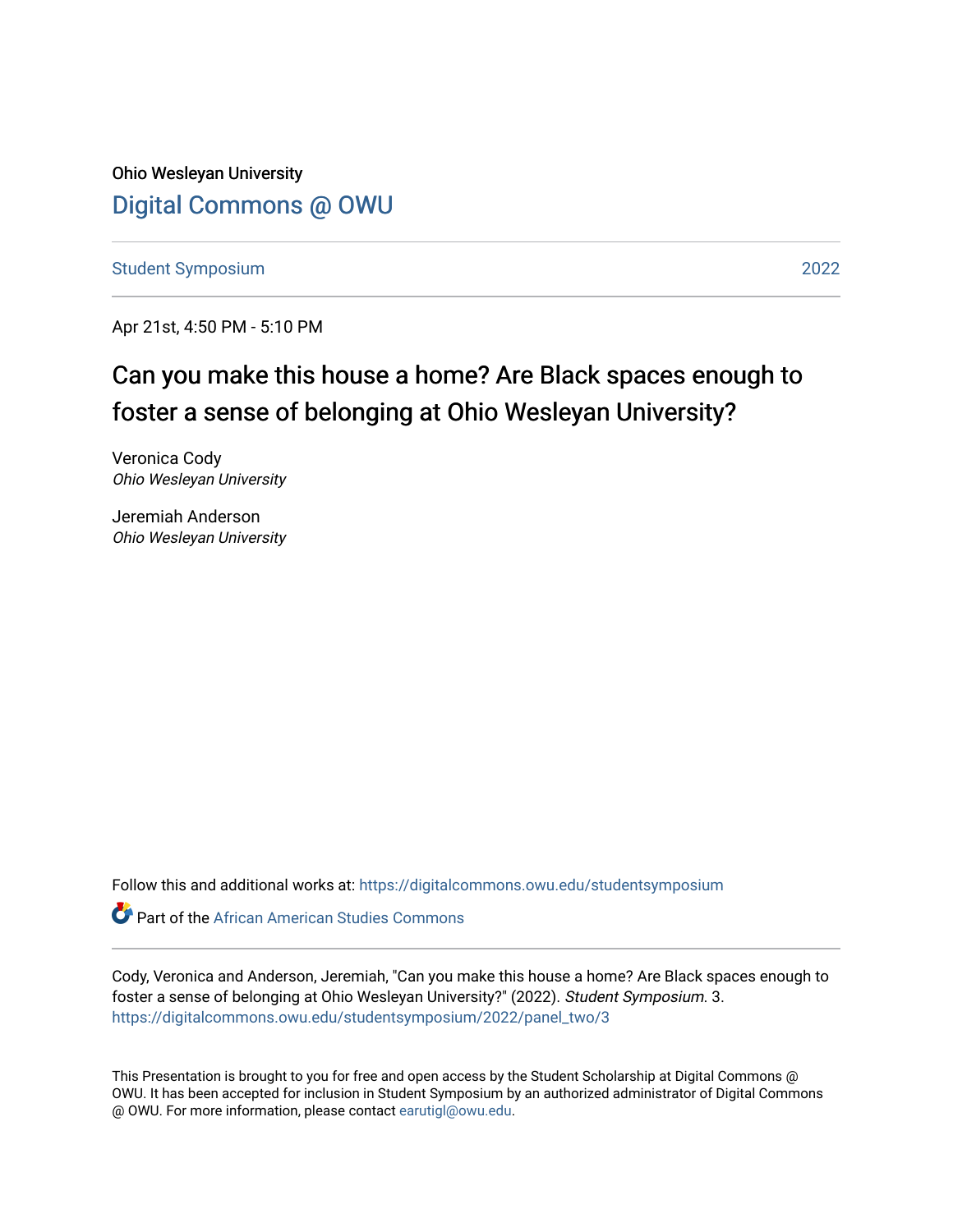# Can you make this house a home?

Are Black spaces enough to foster a sense of belonging at Ohio Wesleyan University?

Jeremiah Anderson '23 Roni Cody '22 Dr. Quaye Classes of Dr. Fink and Dr. Hildebrand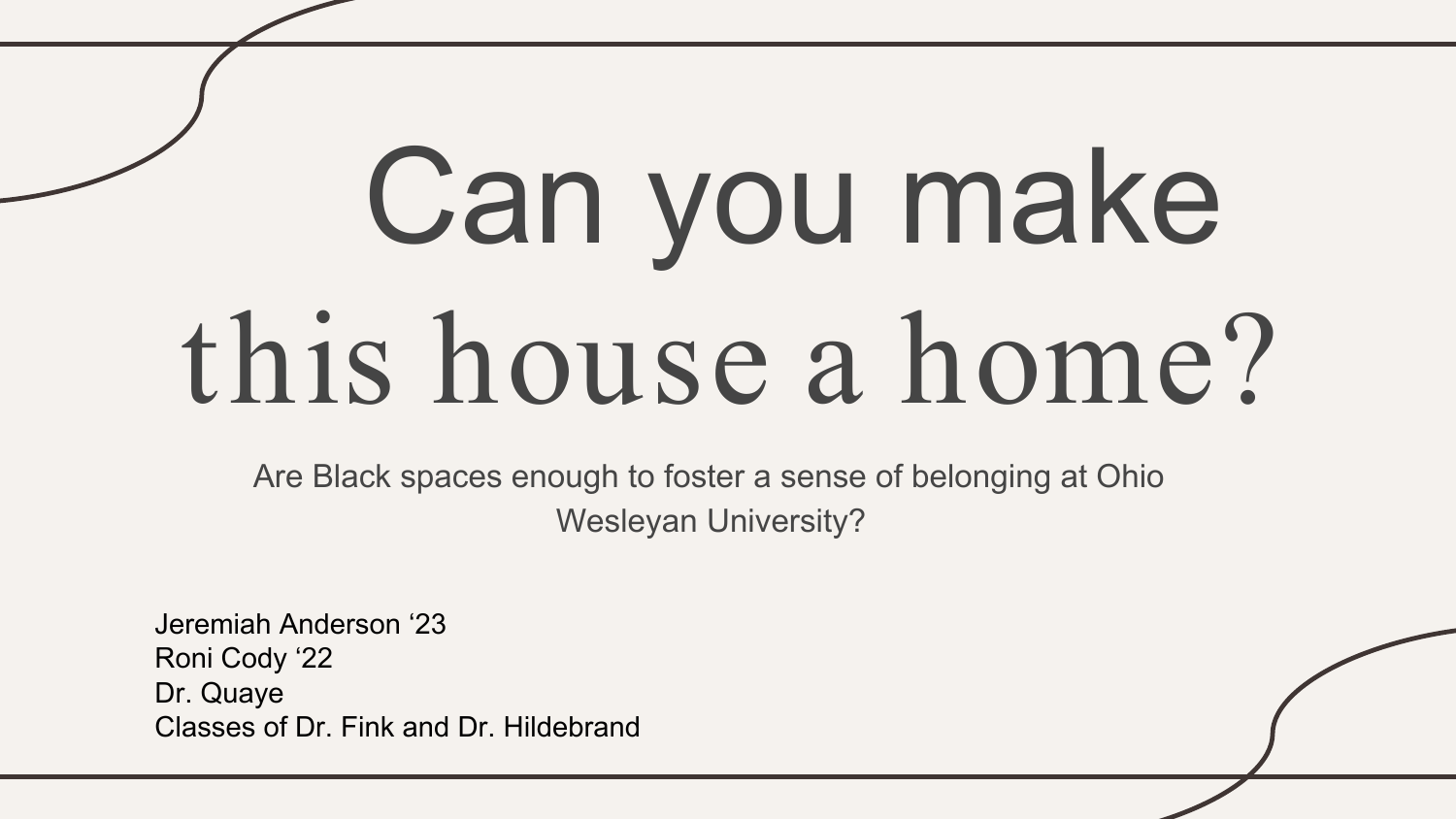### Content of this research



We are looking for more interviews in the next week and are also handling with last minute cancellations of interviews. We hope to reach a total of 30 respondents to participate in our oral history research that will be turned into an archive.

We hope this will inform the campus and administration to expand OWU's commitment to inclusion and enhance students' experiences by having this data for recruitment and retention. We hope that this can provide opportunities and create spaces for all students to have a place they want to spend 4 years.

This research is important to explore and to create because, as of right now, it doesn't exist in one place. It is also important to include the voice and experiences of Black students that have been in this space where HBC has been a source of empowerment. Oral histories have proven to be one of the most long lasting and impactful types of storytelling and this is immune to that. It would show a full history as well as the complacency of whiteness in a PWI.

\* We are still in the process of completing this research, so this presentation will not have a concise conclusion.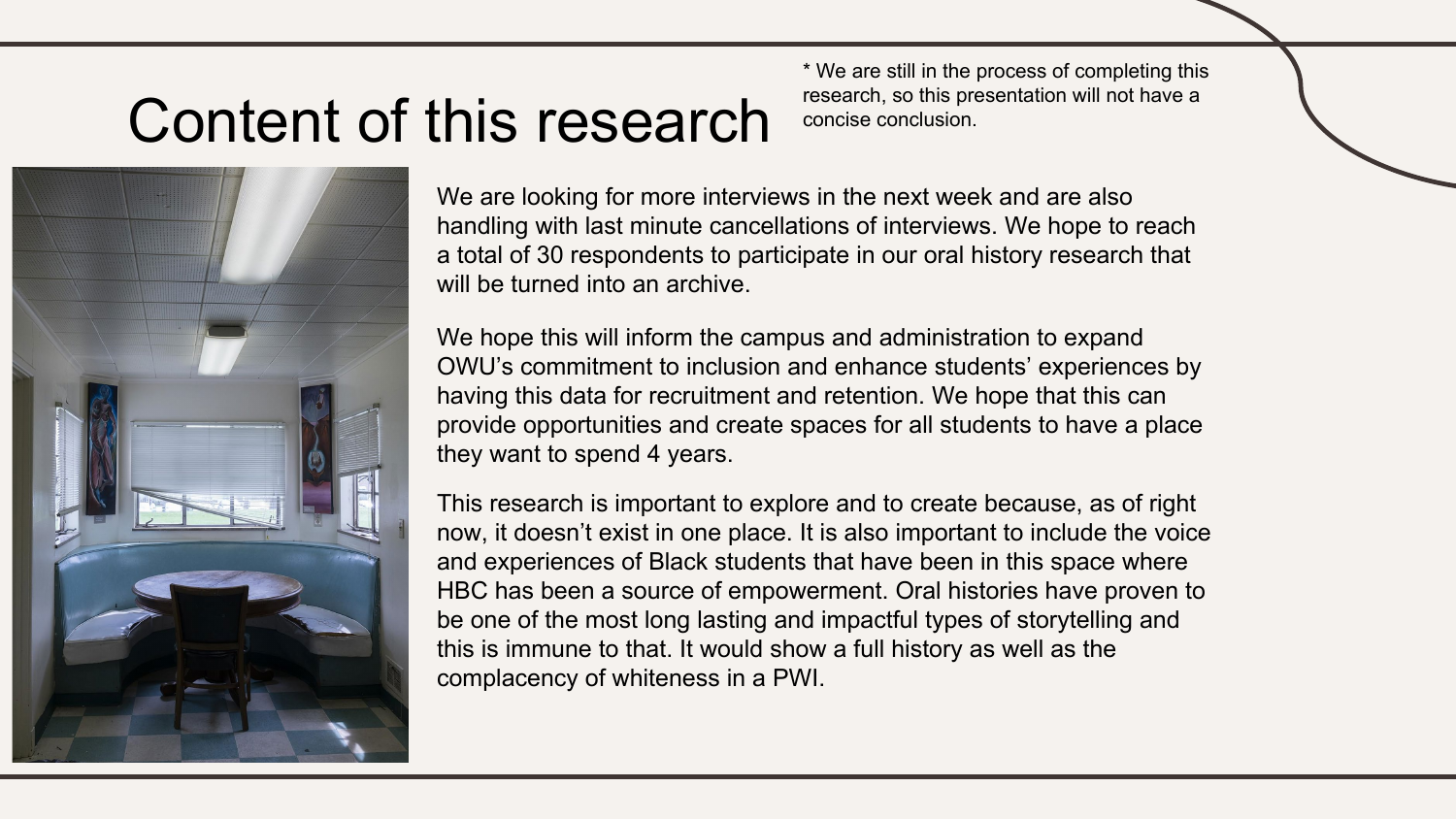#### Abstract

In her seminal book, "Why Are All the Black Kids Sitting Together in the Cafeteria?", Beverly Tatum explores among other issues, what it feels to be black and a minority in a society that sees Blacks. To quote Dubois, "as a world which yields him no true self -consciousness, but only lets him see himself through the revelation of the other world. It is a peculiar sensation, this double consciousness, this sense of always looking at one's self through the eyes of others, of measuring one's souls by the tape of a world that looks on in amused contempt and pity" (Dubois, p.38). The purpose of this research is to investigate and explore the degree to which the House of Black Culture (HBC) serves as a space of belonging for BIPOC students at Ohio Wesleyan. In 1970, when the House of Black culture (HBC) was created, it was one of a handful of residential spaces that were solely for Black students. Now it remains the only Black residential space on Ohio Wesleyan campus. As cited above W.E.B Dubois is credited with the development of the term "double consciousness." The term appeared in his acclaimed book, The Souls of Black Folk. Consistent with th is them e, The House of Black Culture sim ilarly provides a space where Black students feel safe and we lcom ed. The house allows Black students to free them selves from the "gaze" of whiteness and foster a sense of belonging at pred om in antly white institutions (PWI). Our research will d o cum ent the lived experience of Black alumniusing oral history traditions and interviews. It is our goal that this research sets foundations for any further research conducted on campus, illum in a tes the contributions and stories of Black students, makes HBC more visible, and tell the story of HBC through Black students.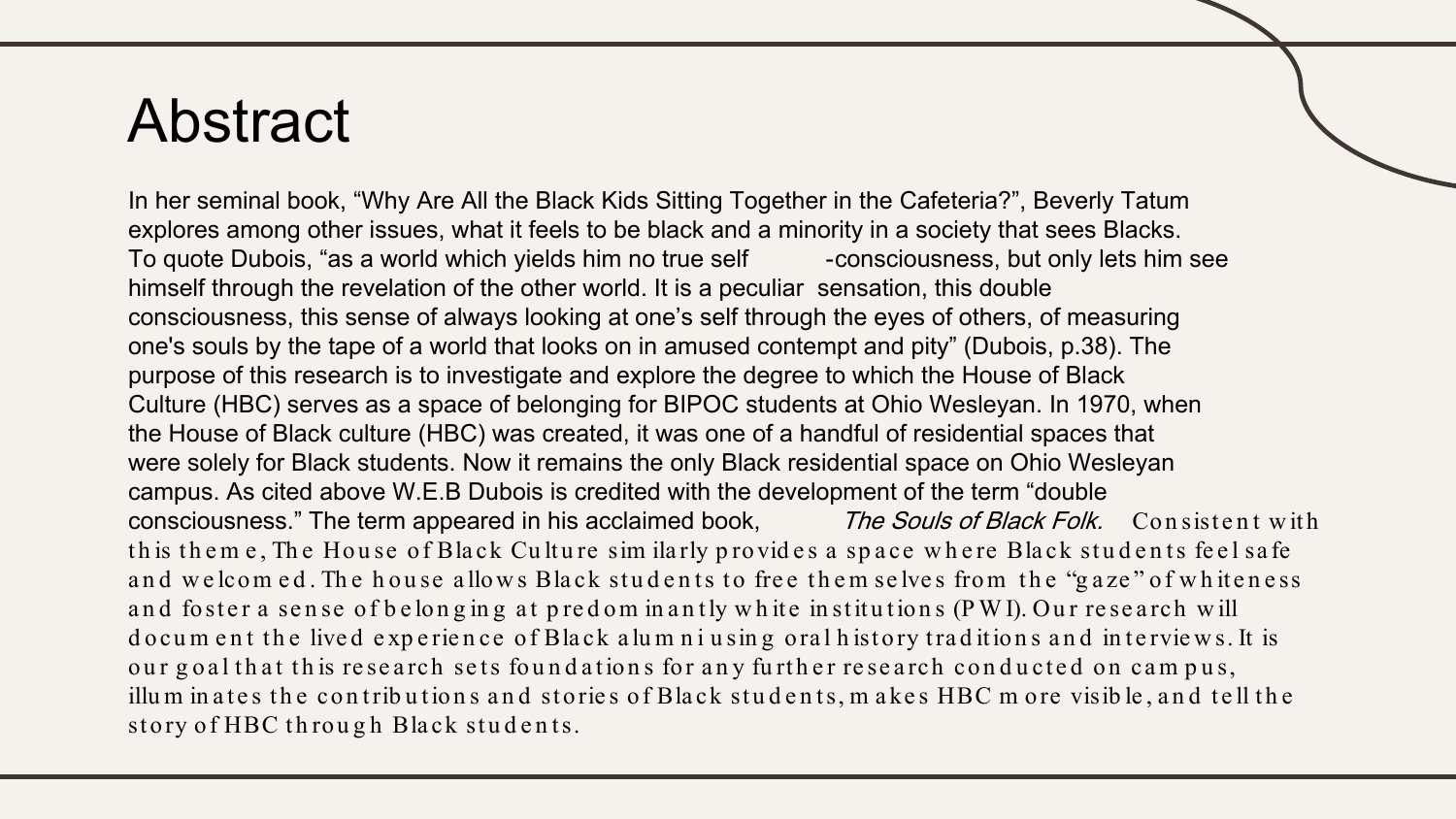#### Relevant Literature

As important as it is for Black students to have a sense of belonging, belonging is only a part of having a strong sense of identity on a college campus at a PWI. "...although Black students found it important to feel a part of a community, they used knowledge gained through PAS courses and from reading Black authors to become their own advocates." (Adams, 2005)

"When applied to the university setting, a PWI that does not acknowledge the differences in experiences nor provide the necessary support structures for safety for all of its members can be considered an unhealthy organization. " (Smith, 2015)

"One way to make a bold commitment to increase enrollment and retention rates of Black students is to increase the number of Black faculty, administrators, and staff in PWIs. It is important to remember that the student population is changing and Black students are more selective" (Credle, 1991)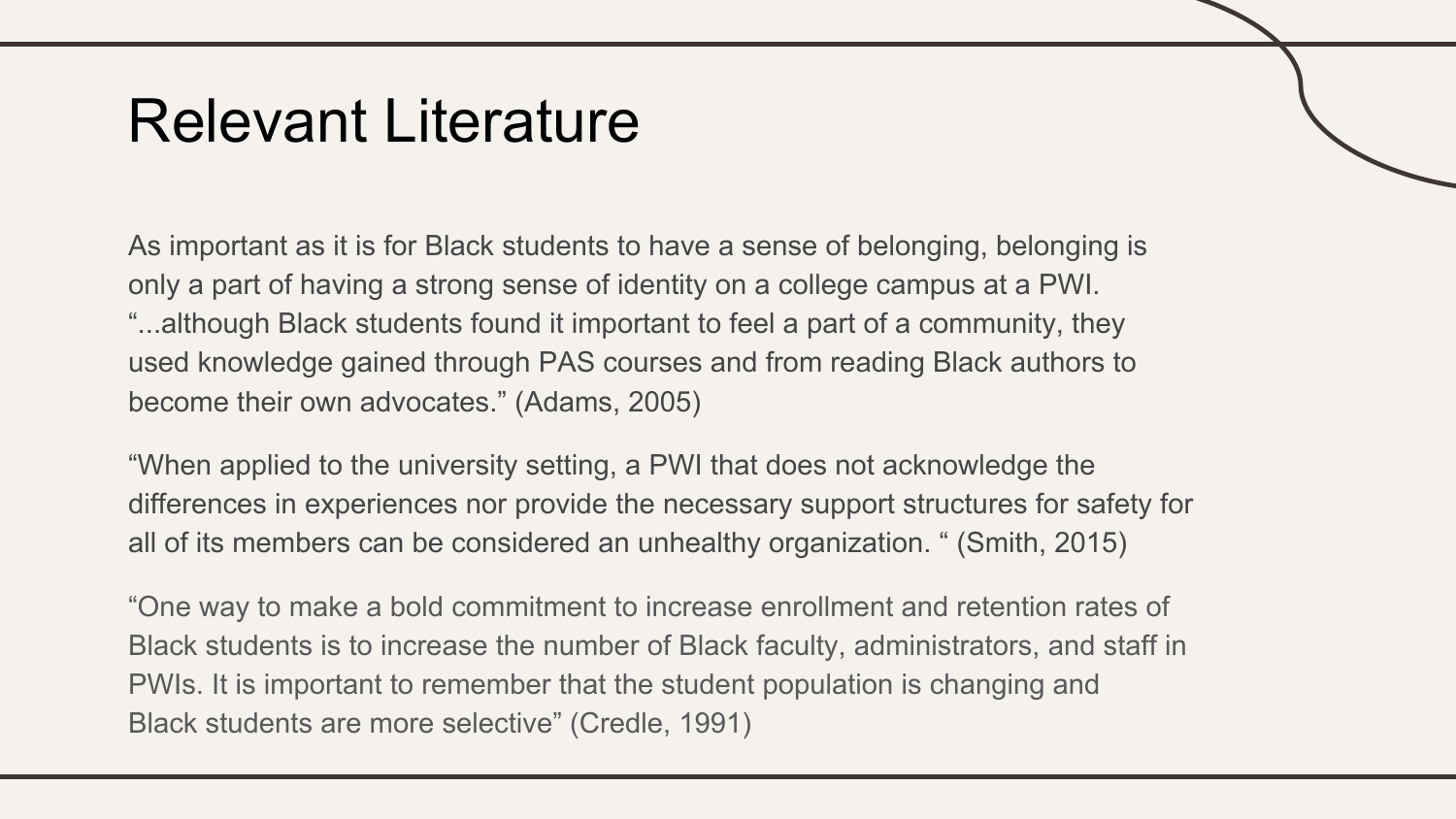#### Research Questions

#### Some of the questions include:

#### Sections 04

Each section focused on a different theme: 1. Background – diving into people's childhood and foundational years (used for building rapport) 2. General Questions about the University (depth questions) 3. HBC specific questions and 4. Experiences as a student and alumni

- Who were some important people in your life back then? Why were they important?
- How would you describe your relationships with your peers at OWU?
- How would you describe your relationship with your professors at OWU?
- In what ways were you able to negotiate your way around barriers around the broader campus?
- Are Black residential spaces relevant on predominantly white college campuses?
- If you lived in other residence halls as well, how did your experiences vary from HBC vs everywhere else?
- How would you describe OWU's response to any racial incident or event that you can recall?
- Did you have a colleague or friend that left? Do you have a general sense on why they left?
- How did your experience at OWU prepare you for your current profession?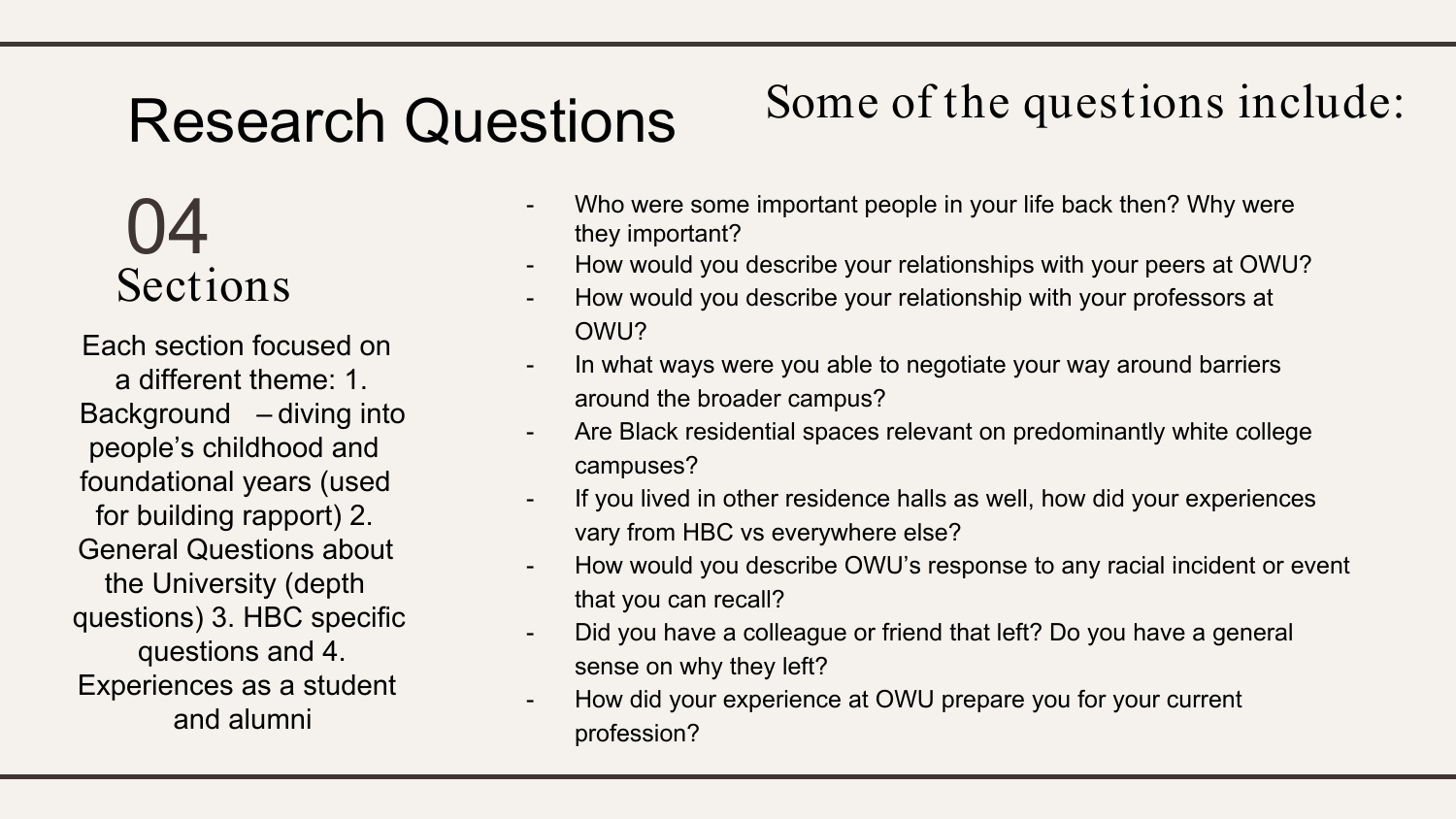## Methodology

- Content analysis-them es throughout in te rvie w s
- Used interviews as a way to create an oral history archive.
- We used a survey to collect d e m o g raphic in form ation of the re sp ondents to save time in the in terview process.
- We used a convenience sample based on alumniwe had connections with and would be interested in p a rt icip a t in g
- We used Otter.AI, a transcribing software and Zoom to perform the interviews

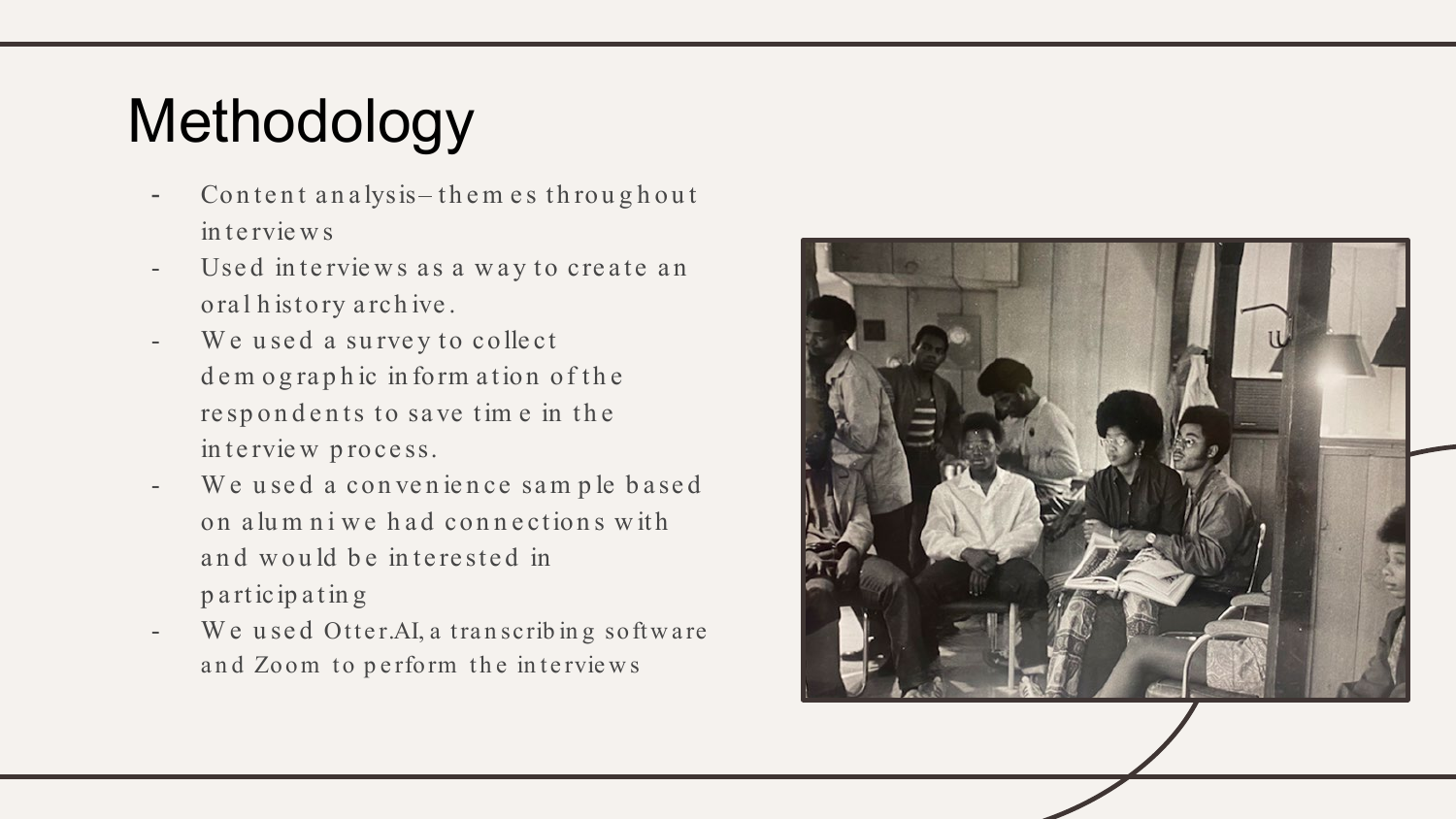### Findings

#### Describe the OWU community in 3 words



Based on your experience, how comfortable/willing would you be to recommend your children or family members to attend OWU? :

After describing that multiple family members left OWU, this respondent stated, "You have to bring yourself there you have to know who you and don't accept the negativity that you experience because you're a black person or because you're gay or because you're tall or whatever."

" I wouldn't be as comfortable in the aspect of (finances). That's the only thing I would hold back on when recommending. OWU's not for everybody… I don't see people I grew up with leaving here and going there and having a positive experience."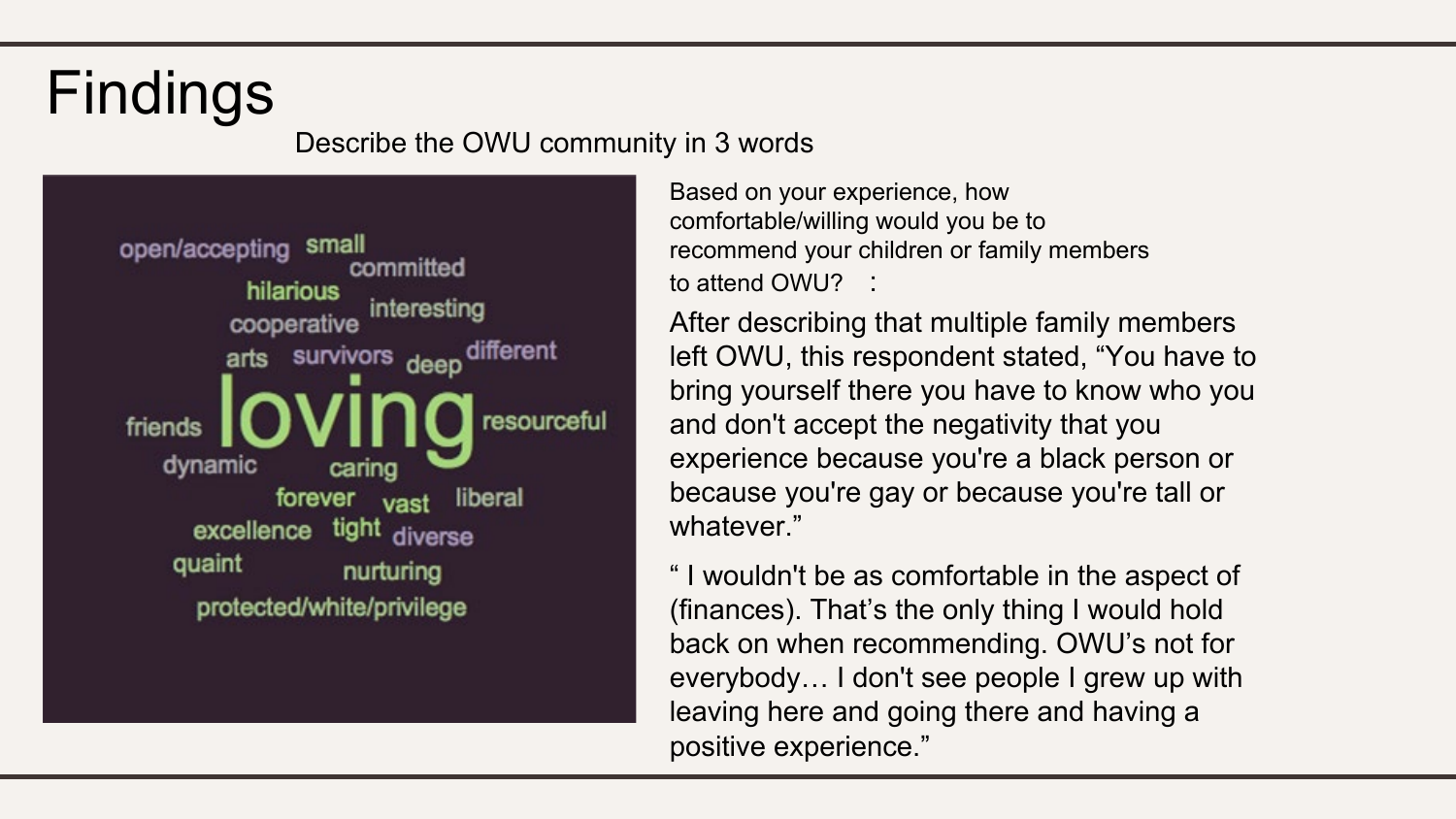Other answers include:

- "No, just flatout no."
- "I used to push OWU all the time,
- and then the financial aid just kept getting worse and worse and worse There was that m assive cut of hella professors that went down, and it just le ave s a sour taste  $\ldots$  Don't go to OWU, g o som e w h e re e lse .
- "It 's t h e p e rson a l e n viron m e n t ou t sid e the classroom and in the classroom. If it 's n ot w e lcom in g a n d a ffirm in g students of color, I would not re commend it to my family and my kids... I can't in good conscience end orse OWU and say 'that's where you sh ou ld g o'"

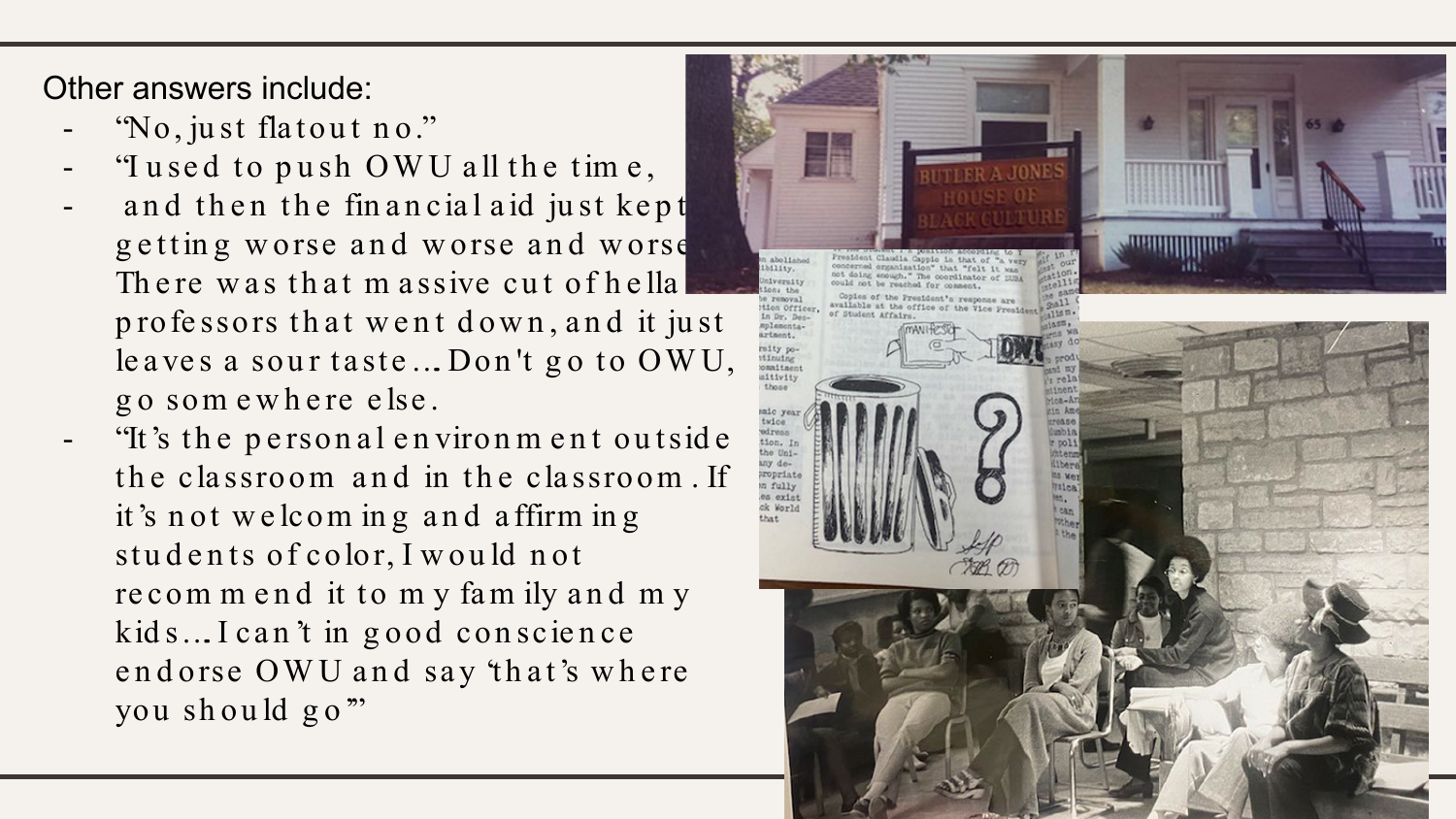#### **Limitations**

- We are currently working with a pool of respondents that mimics a convenience sample.
- As a white person asking Black alumni their experiences on what it was like at a PWI, there may be some things that respondents hold back or don't want to disclose.
- Having a time limit on interviews
- Our questions may not get to everything.

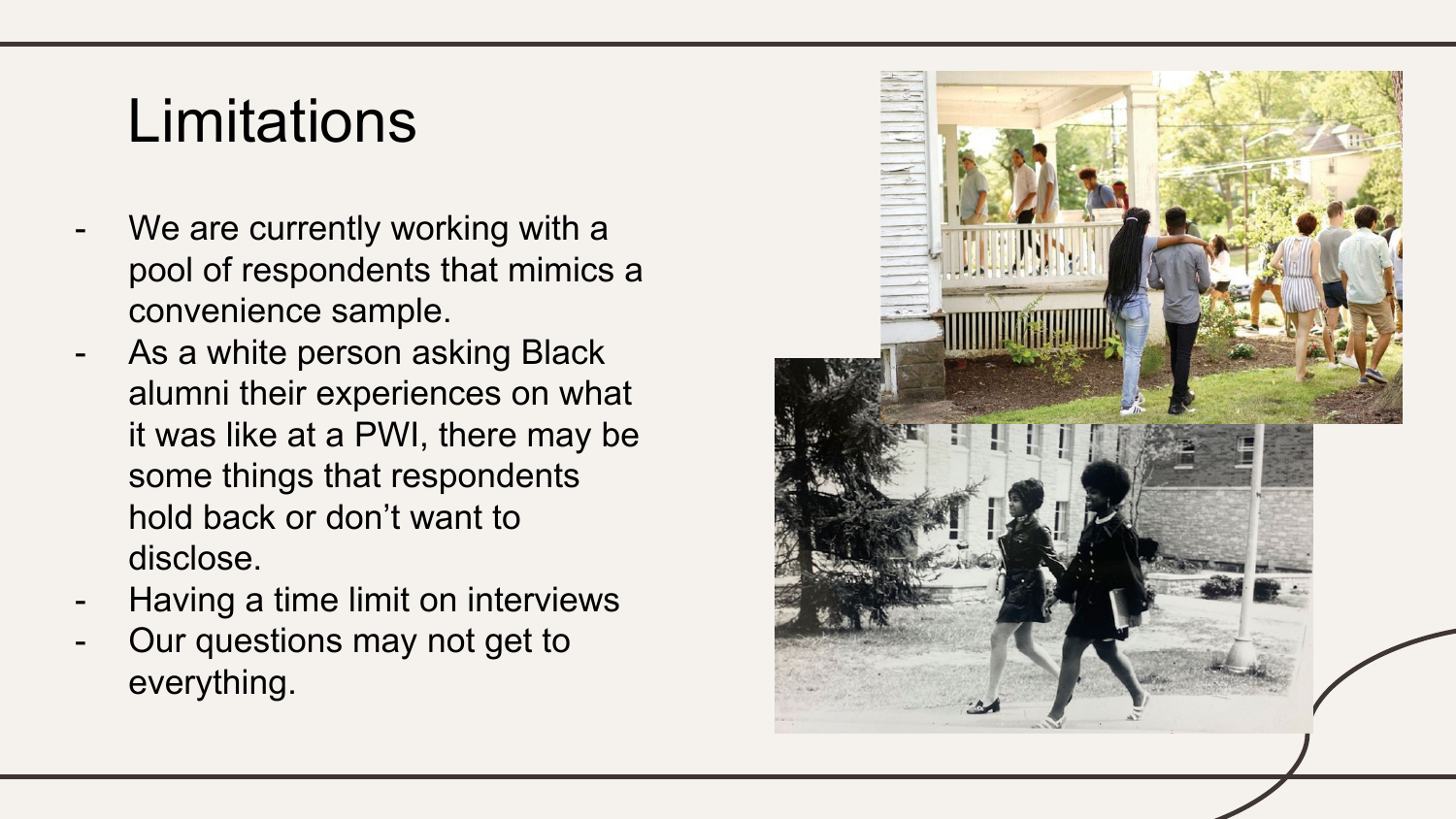## Future Research

- The respondents we interviewed were all Black alumni; in future research, it may be helpful to include current students as well and gather their perspectives currently on campus.
- It would be helpful to create large blocks of time to do the interviews so they aren't cut short at an hour.
- Expand sample selection coming from different backgrounds and intersectional identities
- Follow up interviews for those that we didn't have to time to get to and to get more information that came to the respondent after the completion of their interview